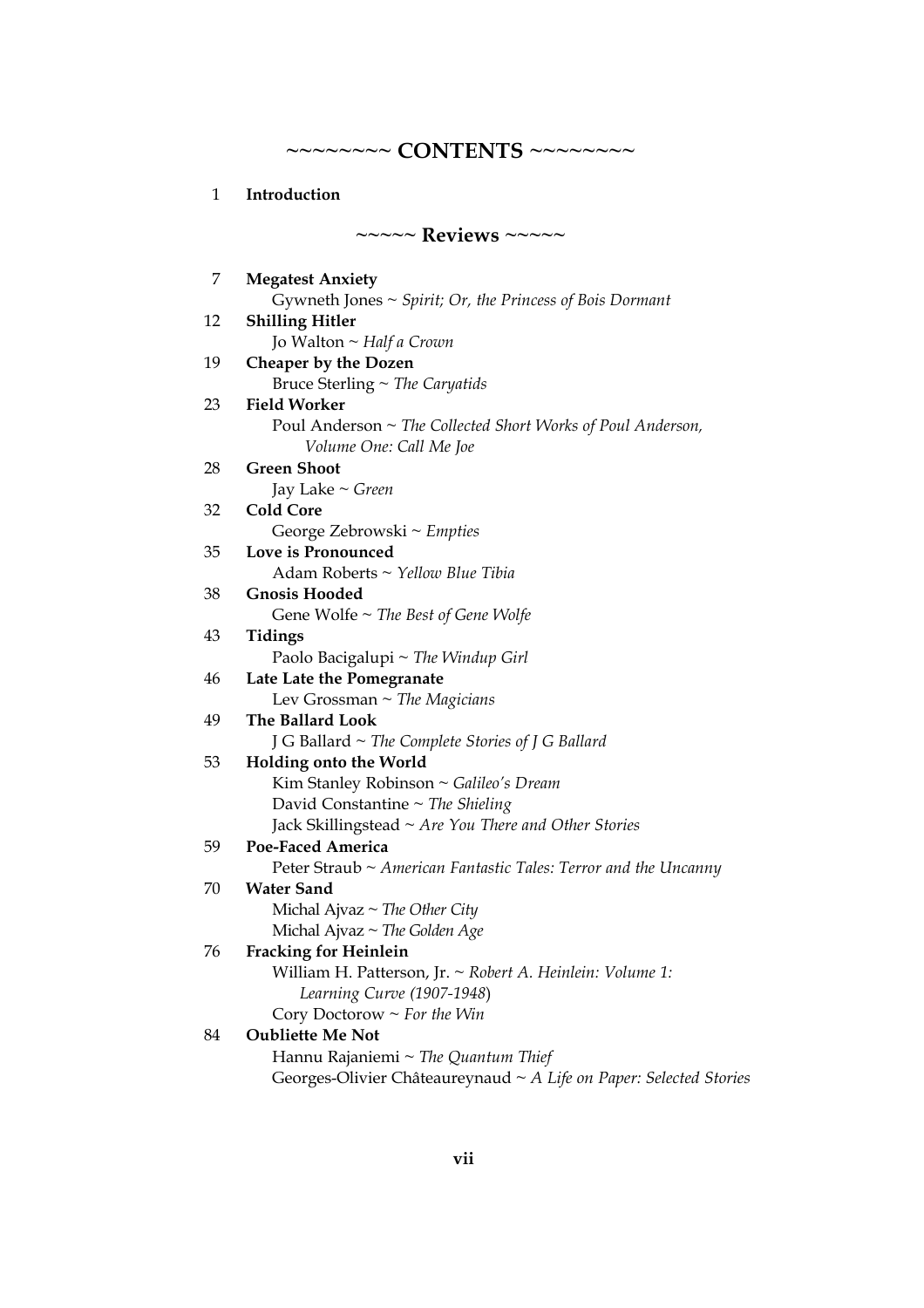| 90  | Zoo Zero                                                             |
|-----|----------------------------------------------------------------------|
|     | William Gibson $\sim$ Zero History                                   |
|     | Lauren Beukes ~ Zoo City                                             |
| 94  | <b>Battle for the Blitz</b>                                          |
|     | Connie Willis ~ Blackout / All Clear                                 |
| 101 | <b>Beat of Equipoise</b>                                             |
|     | Johanna Sinisalo ~ Birdbrain                                         |
|     | M Rickert $\sim$ Holiday                                             |
| 106 | Dutifuls                                                             |
|     | Tobias S Buckell $\sim$ The Executioness                             |
|     | Paolo Bacigalupi ~ The Alchemist                                     |
|     | Elizabeth Bear $\sim$ The White City                                 |
| 110 | <b>Speakable Books</b>                                               |
|     | China Miéville ~ Embassy Town                                        |
|     | Joan Aiken ~ The Monkey's Wedding and Other Stories                  |
| 117 | A Fungible Spoor                                                     |
|     | Jonathan Strahan, editor $\sim$ Engineering Infinity                 |
|     | Hariton Pushwagner ~ Soft City                                       |
|     | J M McDermott ~ Never Knew Another                                   |
| 122 | <b>Urban Fantasy Whatever</b>                                        |
|     | Peter S Beagle & Joe Lansdale, editors ~ The Urban Fantasy Anthology |
|     | Ellen Datlow, editor $\sim$ Naked City: Tales of Urban Fantasy       |
| 127 | <b>Posthumous Lives</b>                                              |
|     | Robert Charles Wilson $\sim$ Vortex                                  |
|     | Daryl Gregory $\sim$ Raising Stony Mayhall                           |
| 132 | <b>Holy Squirming Squid</b>                                          |
|     | Margaret Atwood $\sim$ In Other Worlds: SF and the Human Imagination |
| 137 | Kafka Was Here                                                       |
|     | John Kessel & James Patrick Kelly, editors ~ Kafkaesque: Stories     |
|     | Inspired by Franz Kafka                                              |
|     | Matt Ruff $\sim$ The Mirage                                          |
| 143 | <b>Fix Me Deadly</b>                                                 |
|     | Nick Harkaway ~ Angelmaker                                           |
| 147 | <b>Spoilers</b>                                                      |
|     | Robert Sheckley $\sim$ Store of the Worlds                           |
|     | Brian Evenson $\sim$ Immobility                                      |
| 151 | A Long Week for Zoologicals                                          |
|     | Adam Roberts ~ Jack Glass                                            |
|     | M John Harrison ~ Empty Space: A Haunting                            |
| 157 | It Didn't                                                            |
|     | Brian Fies $\sim$ <i>Whatever Happened to the World of Tomorrow?</i> |
|     | Tim Powers $\sim$ Salvage and Demolition                             |
|     | Jeffrey Ford ~ Crackpot Palace                                       |
|     | Bruno Jasieński ~ I Burn Paris                                       |
| 162 | Journey                                                              |
|     | Iain M Banks $\sim$ The Hydrogen Sonata                              |
|     |                                                                      |